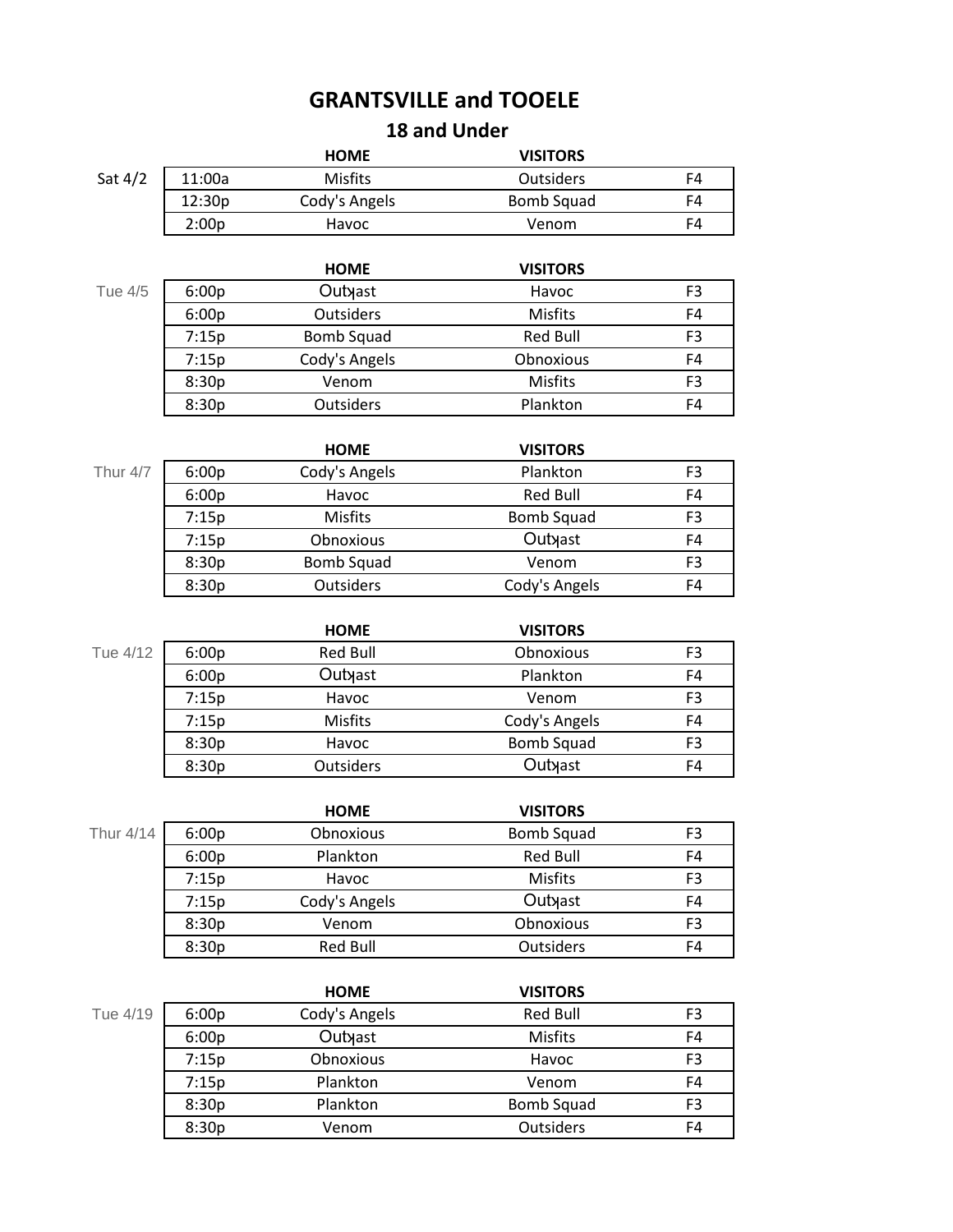|           |       | <b>HOME</b>    | <b>VISITORS</b>  |                |
|-----------|-------|----------------|------------------|----------------|
| Thur 4/21 | 6:00p | <b>Misfits</b> | Obnoxious        | F <sub>3</sub> |
|           | 6:00p | Red Bull       | Outyast          | F4             |
|           | 7:15p | Havoc          | Plankton         | F3             |
|           | 7:15p | Venom          | Cody's Angels    | F4             |
|           | 8:30p | <b>Misfits</b> | Red Bull         | F3             |
|           | 8:30p | Bomb Squad     | <b>Outsiders</b> | F4             |

|          |       | <b>HOME</b>    | <b>VISITORS</b> |                |
|----------|-------|----------------|-----------------|----------------|
| Tue 4/26 | 6:00p | Obnoxious      | Plankton        | F <sub>3</sub> |
|          | 6:00p | Outsiders      | Havoc           | F4             |
|          | 7:15p | Outyast        | Venom           | F3             |
|          | 7:15p | Cody's Angels  | Bomb Squad      | F4             |
|          | 8:30p | Venom          | <b>Red Bull</b> | F3             |
|          | 8:30p | <b>Misfits</b> | Plankton        | F4             |

|       | <b>HOME</b>    | <b>VISITORS</b>   |    |
|-------|----------------|-------------------|----|
| 6:00p | Outyast        | <b>Bomb Squad</b> | F3 |
| 6:00p | Obnoxious      | <b>Outsiders</b>  | F4 |
| 7:15p | Havoc          | Cody's Angels     | F3 |
| 7:15p | <b>Misfits</b> | Venom             | F4 |
| 8:30p | Red Bull       | <b>Bomb Squad</b> | F3 |
| 8:30p | Plankton       | Outsiders         | F4 |
|       |                |                   |    |

**HOME VISITORS** Tue 5/3 6:00p Obnoxious Cody's Angels F3 6:00p Havoc Outyast F4 7:15p Misfits Outsiders F3 7:15p Venom Bomb Squad F4 8:30p Plankton Cody's Angels F3 8:30p Red Bull Havoc F4

|          |       | <b>HOME</b>   | <b>VISITORS</b>  |    |
|----------|-------|---------------|------------------|----|
| Thur 5/5 | 6:00p | Outyast       | Obnoxious        | F3 |
|          | 6:00p | Bomb Squad    | Misfits          | F4 |
|          | 7:15p | Cody's Angels | <b>Outsiders</b> | F3 |
|          | 7:15p | Venom         | Havoc            | F4 |
|          | 8:30p | Plankton      | Outyast          | F3 |
|          | 8:30p | Obnoxious     | <b>Red Bull</b>  | F4 |